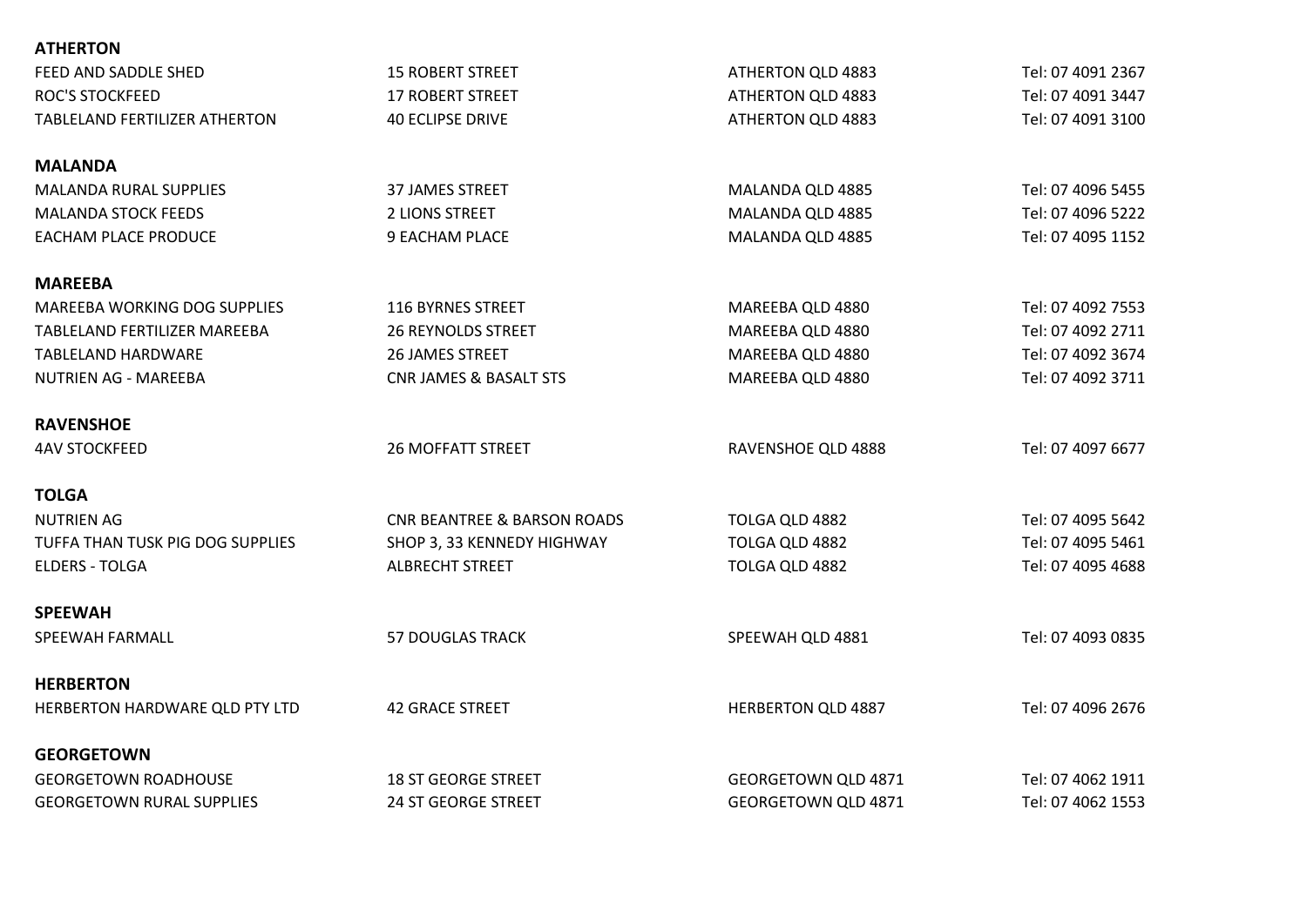| <b>GORDONVALE</b>                   |                                    |                                 |                   |
|-------------------------------------|------------------------------------|---------------------------------|-------------------|
| NQ RURAL SUPPLIES - CRT             | 7-11 KERN STREET                   | <b>GORDONVALE QLD 4865</b>      | Tel: 07 4056 1977 |
| THE FEED SHOP                       | 12-14 GEORGE ST                    | <b>GORDONVALE QLD 4865</b>      | Tel: 07 4056 2510 |
| TOWN & COUNTRY AG SERVICE PTY LTD   | 22-24 CANNON STREET                | <b>GORDONVALE QLD 4865</b>      | Tel: 07 4056 1117 |
| <b>BABINDA</b>                      |                                    |                                 |                   |
| TOWN & COUNTRY AG SERVICE           | 109 HOWARD KENNEDY DRIVE           | <b>BABINDA QLD 4861</b>         | Tel: 07 4067 1205 |
| <b>INNISFAIL</b>                    |                                    |                                 |                   |
| INNISFAIL STOCKFEED, SADDLERY & VET | SHED 4/159 EDITH STREET            | INNISFAIL QLD 4860              | Tel: 07 4061 2022 |
| <b>ELDERS - INNISFAIL</b>           | LOT 4 GOONDI MILL ROAD             | INNISFAIL QLD 4860              | Tel: 07 4061 1311 |
| <b>GF RURAL SUPPLIES</b>            | 9-13 CHARLES STREET                | INNISFAIL QLD 4860              | Tel: 07 4061 1066 |
| <b>TULLY</b>                        |                                    |                                 |                   |
| <b>NUTRIEN AG - TULLY</b>           | RN 59432 BRUCE HIGHWAY             | TULLY QLD 4854                  | Tel: 07 4068 3900 |
| EE MUIR & SONS PTY LTD              | <b>8 ANDERSON STREET</b>           | TULLY QLD 4854                  | Tel: 07 4068 3355 |
| <b>INGHAM</b>                       |                                    |                                 |                   |
| MP & TL BARTOLINI PTY LTD           | <b>16 HAWKINS STREET</b>           | INGHAM QLD 4850                 | Tel: 07 4776 6541 |
| NORTHERN AGRISERVICES PTY LTD - CRT | 49506 BARNES STREET                | INGHAM QLD 4850                 | Tel: 07 4776 1477 |
| <b>MOSSMAN</b>                      |                                    |                                 |                   |
| MOSSMAN AGRI SERVICES - CRT         | 107 ALCHERA DRIVE                  | MOSSMAN QLD 4873                | Tel: 07 4098 2286 |
| MOSSMAN HARDWARE                    | 2 MILL STREET                      | MOSSMAN QLD 4873                | Tel: 07 4084 1800 |
| <b>CHARTERS TOWERS</b>              |                                    |                                 |                   |
| THE BOLT N FODDER SHOP              | 21 MILL STREET                     | <b>CHARTERS TOWERS QLD 4820</b> | Tel: 07 4787 4383 |
| <b>CAIRNS</b>                       |                                    |                                 |                   |
| SUPPLY ROAD CAIRNS HARDWARE         | <b>CNR SUPPLY &amp; ROBERT RDS</b> | <b>EDMONTON QLD 4869</b>        | Tel: 07 4040 3500 |
| <b>DIRECT STOCKFEEDS</b>            | 8 KNIGHT STREET                    | CAIRNS QLD 4870                 | Tel: 07 4035 1546 |
| <b>JENSEN</b>                       |                                    |                                 |                   |
| LENS FEED SHED                      | <b>1 MT KULBURN DRIVE</b>          | JENSEN QLD 4818                 | Tel: 07 4751 5500 |
|                                     |                                    |                                 |                   |